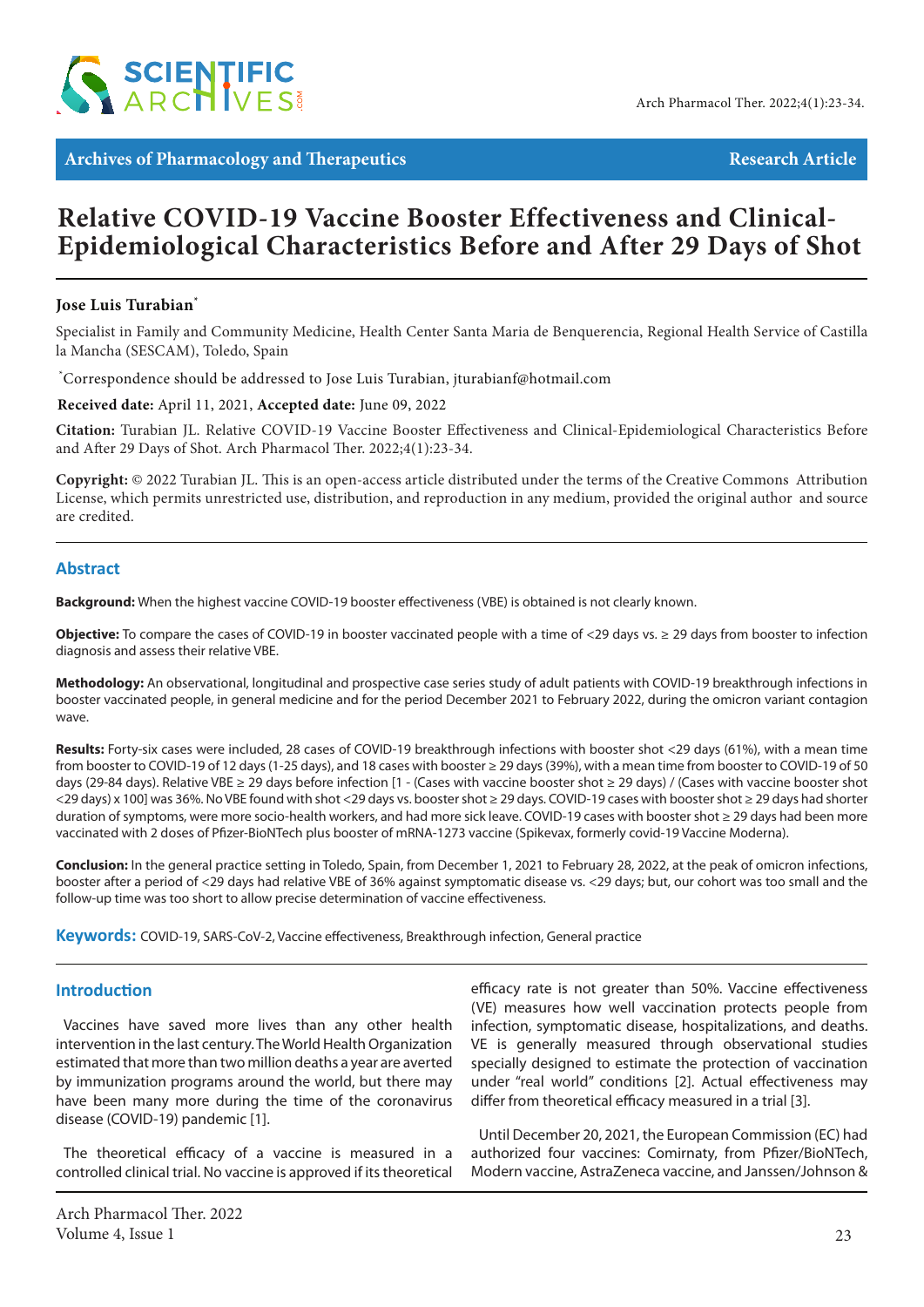Johnson vaccine. Evidence from vaccine deployment programs has shown that COVID-19 vaccines are highly effective against serious illness, hospitalization, and death. Therefore, COVID-19 infection can be prevented with severe acute respiratory syndrome coronavirus 2 (SARS-CoV-2) vaccines [4-7]. However, the ways of reporting the effectiveness of COVID-19 vaccines vary widely depending on the date of application of the last dose, the variant in question, the type of patients in which it is applied (for example, immunocompromised vs. immunocompetent ), according to age or the type of effect to be measured, be it infections, hospitalizations or mortality [1].

On the other hand, although COVID-19 vaccines offer great protection, it takes some time to develop. It is necessary to receive all the necessary vaccine doses to obtain total immunity. With the two-dose regimens, the first dose confers only partial protection and it is the second dose that increases protection. The maximum level of immunity is reached a few weeks after the second dose. It is recognized that the vaccines only confer maximum protection of 1 to 4 weeks after the last necessary dose [8-13]; therefore, there is a diversity of opinion regarding how many days it takes to achieve immunity with each COVID-19 vaccine.

Each of four vaccines approved by the EC, AstraZeneca, Pfizer, Moderna and Janssen, have their necessary period to achieve complete immunity. Pfizer's is the fastest of all the vaccines that require two doses, since 7 days after receiving the second dose (21 days after the first) patient will already be immunized; in total 28 days to achieve complete immunity. That of AstraZeneca with an interval between doses of 10-12 weeks, from 15 days after the second dose is around 80%, the greater effectiveness of the vaccine; that is, immunity with AstraZeneca would be achieved around 111 days after the first dose. With the Moderna vaccine, immunity would be achieved 14 days after the second dose. The interval between the first and the second dose of Moderna is 28 days, so 42 days after the first dose one would be immunized. Regarding the Jansen vaccine, which is the only one of all the vaccines that only requires a single dose, immunity would be achieved 14 days after administration [14].

Furthermore, although SARS-CoV-2 vaccines provide protection against hospitalization and death from COVID-19 for at least six months, breakthrough infections have increased with decreased immunity and the spread of the delta and omicron variants in the summer and winter of 2021 [15,16]. Studies clearly established that vaccine efficacy against infection and symptomatic disease declines over time, so additional doses of vaccine (boosters) may be beneficial [17].

Booster vaccinations enhance immunity against SARS-CoV-2 variants of concern [18]. But, the effectiveness of the booster also tends to decrease over time. For the two-dose regimens of the messenger RNA (mRNA) vaccines BNT162b2 (30 μg per dose) and mRNA-1273 (100 μg per dose), the vaccine effectiveness against COVID-19 was 94.5% and 95.9%,

Arch Pharmacol Ther. 2022 Volume 4, Issue 1 24

respectively, at 2 months from the first dose and decreased to 66.6% and 80.3%, respectively, at 7 months. For the one-dose regimen of Ad26.COV2.S (5×10 10 viral particles), the efficacy against COVID-19 was 74.8% at 1 month and decreased to 59.4% at 5 months [19-22]. All this makes continuous monitoring of the effectiveness of the vaccines necessary; Real-world data is needed to guide appropriate health policies [13,23-26].

In this context, we present this study, where we estimate the relative effectiveness of the COVID-19 vaccine against symptomatic disease, presumably caused, based on the time period studied, by delta and especially omicron variants, after two doses (primary immunization) of the vaccine, plus homologous or heterologous booster doses < 29 vs. >29 days.

# **Material and Methods**

An observational, longitudinal and prospective study of COVID-19 breakthrough infections in vaccinated people with Vaccine Booster was conducted from December 1, 2021 to February 28, 2022, in a general medicine office in Toledo, Spain, which has a list of 2,000 patients> 14 years of age (in Spain, the general practitioners [GPs] care for people  $> 14$ years of age, except for exceptions requested by the child's family and accepted by the GP). The GPs in Spain work within the National Health System, which is public in nature, and are the gateway for all patients to the system, and each person is assigned a GP [27].

#### **Objective of the study**

A. To evaluate the relative vaccine booster effectiveness (VBE) between <29 days and >29 days.

B. To compare the cases of COVID-19 breakthrough infections in vaccinated people with vaccine booster with a time of <29 days vs. ≥ 29 days days from booster to infection diagnosis.

#### **Criteria for inclusion and exclusion of participants**

The methodology of the study has already been published previously [28]. Only cases of patients fully vaccinated with two doses, plus booster, were included.

#### **1. To consider a person as fully vaccinated (primary vaccination), it was required** [29]:

1. That they have received 2 doses of vaccine separated by a minimum of 19 days if the first dose was BNT162b2 mRNA vaccine (Comirnaty, Pfizer / BioNTech), 21 days in the case of ChAdOx1 nCoV-19 vaccine (Vaxzevria, Oxford / AstraZeneca) or 25 days in the case of mRNA-1273 vaccine (Spikevax, formerly covid-19 Vaccine Moderna), and that a minimum period of 7 days has elapsed since the last dose if the last dose was with BNT162b2 mRNA vaccine (Comirnaty), or 14 days if it was with ChAdOx1 nCoV-19 vaccine (Vaxzevria) or mRNA-1273 vaccine (Spikevax). People who received a dose of Janssen vaccine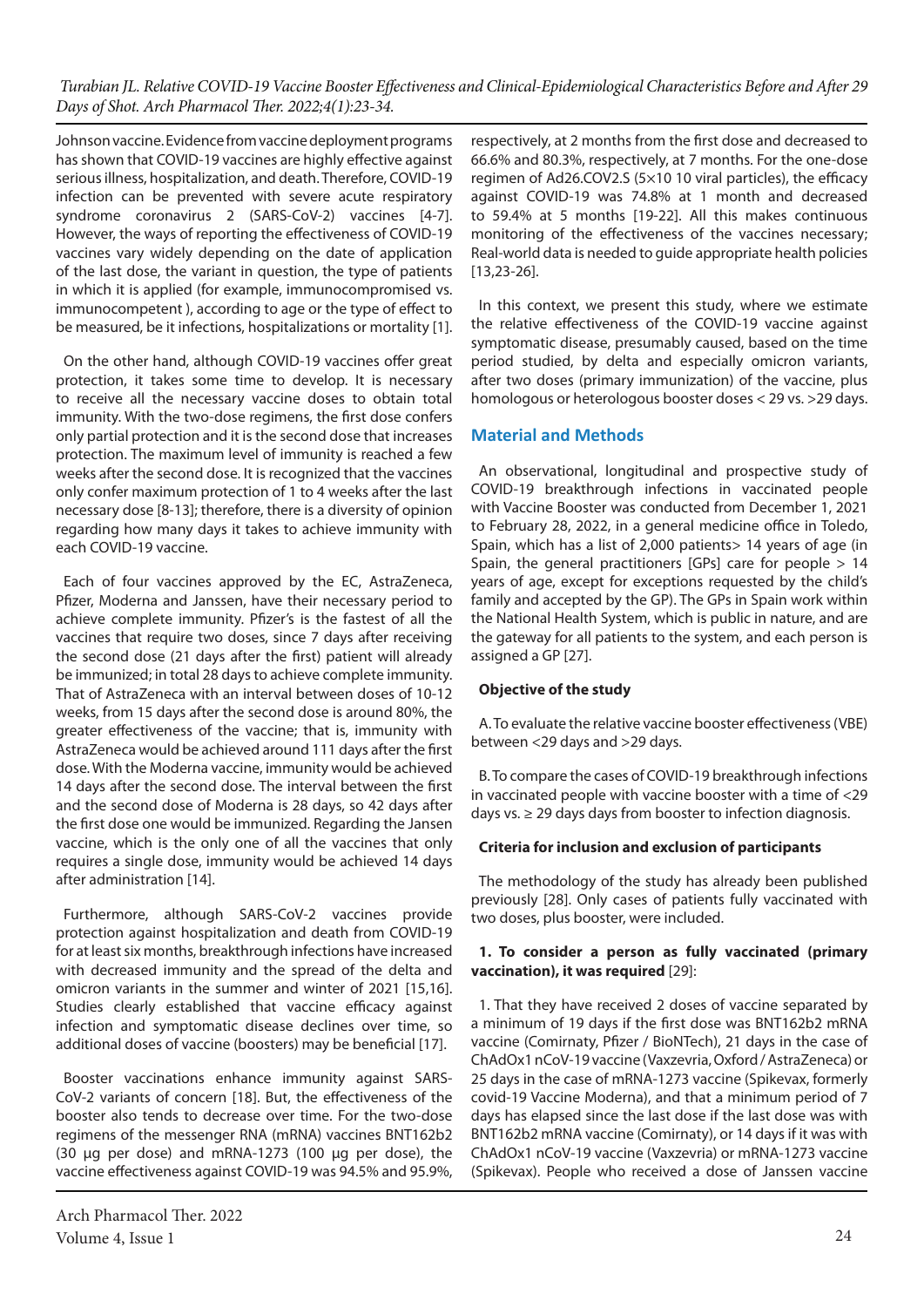(Johnson & Johnson vaccine) more than 14 days ago were also considered fully vaccinated.

2. Or, that having passed the disease they have received a dose of any of the vaccines, after the minimum period equal to that established for the second doses.

3. In the heterologous regimen in which Vaxzevria (Oxford / AstraZeneca) is used in the first dose and mRNA vaccines in the second, it was considered fully vaccinated after 7 days if the second dose was with Comirnaty, or after 14 days if it was with the Moderna vaccine.

# **2. Definition of homologous or heterologous booster**

Currently, the EC has authorized four vaccines: Comirnaty, from Pfizer/BioNTech, authorized December 21, 2020; Moderna vaccine, authorized on January 6, 2021; AstraZeneca vaccine, authorized on January 29 and Janssen/Johnson & Johnson vaccine, authorized on March 11, 2021. These four vaccines are currently available in Spain; all of them have been approved by the European Medicines Agency. These vaccines have been shown to be highly effective in preventing mild to severe COVID-19 [29]. The original BNT162b2 mRNA vaccine (Comirnaty, Pfizer/BioNTech), mRNA-1273, and ChAdOx1 nCoV-19 vaccine (Vaxzevria, Oxford/AstraZeneca) regimens were homologous induction and booster regimens, whereas the original Ad26. COV2.S vaccine (Janssen vaccine; Johnson & Johnson vaccine) was a single injection regimen [30].

As of November 23, 2021, in Castilla La Mancha, the region where the study was carried out, booster doses against COVID-19 with mRNA vaccines began 6 months after completion of the vaccination schedule and after 3 months in case of having received a dose of the Ad26.COV2.S vaccine (Janssen vaccine; Johnson & Johnson vaccine). Recruitment was carried out actively by age cohorts in a descending manner, beginning with those over 80 years of age and people inpatients in centers for the elderly and in other socio-health and health centers (including day centers and occupational centers), regardless of age, people who received a dose of Ad26.COV2.S vaccine (Janssen vaccine; Johnson & Johnson vaccine) as primary vaccination and those with a homologous schedule of Vaxzevria as primary vaccination (first and second dose of Vaxzevria, from AstraZeneca), followed by people aged between 79 to 70 years old, from 69 to 65 years old, 64 to 60 years old, 59 to 50 and 49 to 40 years old, etc. The booster dose was administered with mRNA vaccines (0.3 ml of Comirnaty or 0.25 ml of Spikevax – half the usual dose in primary vaccination) [31,32].

-Homologous or heterologous booster

Any mRNA vaccine was used to administer the booster dose, regardless of the vaccine used in the primary vaccination. In people with incomplete regimen (in vaccines that require two doses as primary vaccination) the regimen was completed

first with mRNA vaccine (0.3 ml of BNT162b2 mRNA vaccine [Comirnaty, Pfizer / BioNTech] or 0.5 ml of mRNA- 1273 vaccine [Spikevax, formerly COVID-19 Vaccine Moderna]). The booster dose (0.3 ml Comirnaty or 0.25 ml Spikevax) was given 6 months later. In people for whom a booster dose was recommended who had a history of symptomatic or asymptomatic SARS-CoV-2 infection, a booster dose with mRNA (0.3 ml of Comirnaty or 0. 25 ml of Spikevax) at least 4 weeks after the diagnosis of the infection and from 6 months (subsequently modified on January 13, 2022 to 5 months) if the last dose administered in the primary vaccination was with mRNA vaccine (Comirnaty or Spikevax), and from 3 months if it was an adenovirus vector vaccine (ChAdOx1 nCoV-19 vaccine [Vaxzevria, Oxford / AstraZeneca] or Ad26.COV2.S vaccine [Janssen vaccine; Johnson & Johnson vaccine]) [31,32].

3. To consider a person completely vaccinated with the booster, it was required:

For the data in this study, all COVID-19 cases in people fully vaccinated with the booster were included, regardless of time to COVID-19 diagnosis.

All possibilities of reinforcement were considered:

-Full homologous booster dose:

A. 2 doses of BNT162b2 mRNA vaccine (Comirnaty, Pfizer / BioNTech) with Pfizer-BioNTech booster

B. 2 doses of mRNA-1273 vaccine (Spikevax, formerly COVID-19 Vaccine Moderna) with Moderna booster

-The 6 possible combinations of heterologous booster doses:

A. 2 doses of BNT162b2 mRNA vaccine (Comirnaty, Pfizer / BioNTech) with mRNA-1273 vaccine booster (Spikevax, formerly COVID-19 Vaccine Moderna)

B. 2 doses of ChAdOx1 nCoV-19 vaccine (Vaxzevria, Oxford / AstraZeneca) with booster of mRNA-1273 vaccine (Spikevax, formerly COVID-19 Vaccine Moderna)

C. 2 doses of ChAdOx1 nCoV-19 vaccine (Vaxzevria, Oxford / AstraZeneca) with booster of BNT162b2 mRNA vaccine (Comirnaty, Pfizer / BioNTech)

D. 1 dose of Ad26.COV2.S (Janssen vaccine; Johnson & Johnson vaccine) with mRNA-1273 vaccine booster (Spikevax, formerly COVID-19 Vaccine Moderna)

E. 1 dose of Ad26.COV2.S (Janssen vaccine; Johnson & Johnson vaccine) with booster of BNT162b2 mRNA vaccine (Comirnaty, Pfizer / BioNTech)

F. 2 doses of mRNA-1273 vaccine (Spikevax, formerly COVID-19 Vaccine Moderna) with booster of BNT162b2 mRNA vaccine (Comirnaty, Pfizer / BioNTech)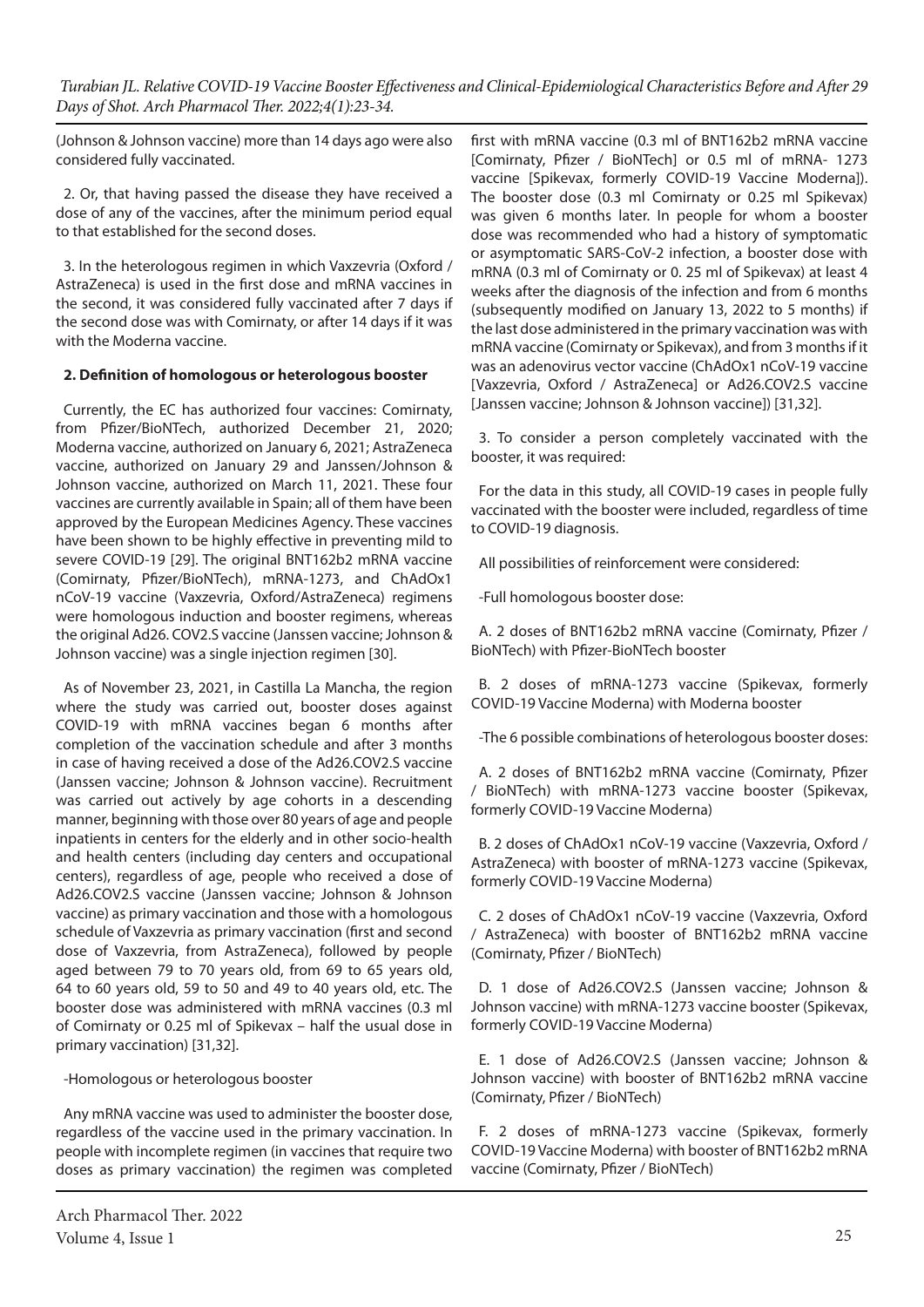#### **3. Diagnosis of COVID-19**

The diagnosis was performed with reverse transcriptase polymerase chain reaction (PCR) oropharyngeal swab tests or antigen testing. Rapid antigen tests began to be carried out for symptomatic patients with less than 5 days of evolution. The PCR tests were performed both in symptomatic patients and in asymptomatic contacts. The cases included confirmed cases and asymptomatic carriers. Information on COVID-19 patients and their contacts was obtained from the registry systems used by general medical services in the consultation. A symptomatic confirmed case with active infection was considered to be any person with a clinical picture of sudden onset acute respiratory infection of any severity that occurs, among others, with fever, cough or feeling of shortness of breath. Other symptoms such as odynophagia, anosmia, ageusia, muscle pain, diarrhea, chest pain or headache, among others, were also considered symptoms of suspected SARS-CoV-2 infection according to clinical criteria; and a positive PCR or rapid antigen test positive [29]. The onset date of a confirmed case was defined as the date of the first appearance of self-reported clinical symptoms [31]. The onset date for an asymptomatic carrier was defined as the date a positive COVID-19 PCR test was obtained [33]. Previous SARS-CoV-2 infection was defined as a positive result in the PCR assay or antigen test at least 90 days before a new positive result [34].

# **Calculation of VBE** [35-37]

We calculated the VBE, which was estimated as a percentage, as follows:

1-[Cases with vaccine booster shot  $\geq$  29 days / Cases with vaccine booster shot <29 days]  $\times$  100

#### **Collected variables**

The following variables were collected:

-Primary case or secondary case

# -Age and sex

-Chronic diseases (defined as "any alteration or deviation from normal that has one or more of the following characteristics: is permanent, leaves residual impairment, is caused by a nonreversible pathological alteration, requires special training of the patient for rehabilitation, and/or can be expected to require a long period of control, observation or treatment" [38], classified according to the International Statistical Classification of Diseases and Health-Related Problems, CD-10 Version: 2019 [39]

-Social-occupancy class (according to the Registrar General's classification of occupations and social status code) [40,41]

-If they were Health Care Workers

-Problems in the family context and low-income household

based on the genogram and in the experience of the GP for their continuity of care and knowledge of the family (genogram is a schematic model of the structure and processes of a family, which included the family structure, life cycle and family relational patterns. It was understood that "complex" genograms present families with psychosocial problems) [42- 45]

-Number of family members

# -Ethnic minority

-Vaccine type: Comirnaty (Pfizer-BioNTech-BNT162b2 mRNA; Pfizer / BioNTech), Moderna-mRNA-1273 mRNA, Vaxzevria (AstraZeneca), and Janssen / Johnson & Johnson vaccine (Currently, the European Commission has licensed four vaccines: Comirnaty, Pfizer / BioNTech, licensed December 21, 2020; Moderna vaccine, licensed January 6; AstraZeneca vaccine, licensed 29 December and the Janssen / Johnson & Johnson vaccine, authorized on March 11. In Spain, these four vaccines are currently available, all of which have been approved by the European Medicines Agency) [30]

# **Sample size**

The sample size was calculated for two unpaired groups, with a Two-sided Confidence Level (1-alpha) of 95%, Power (% probability of detection) of 80%, Ratio of controls per case of 2:1, Proportion of COVID-19 with exposure to 2 doses of Pfizer-BioNTech plus mRNA-1273 vaccine (Spikevax, formerly COVID-19 Vaccine Moderna) booster >29 days of 70%, and proportion of COVID-19 with exposure to 2 doses of Pfizer-BioNTech plus mRNA- 1273 vaccine (Spikevax, formerly COVID-19 Vaccine Moderna) booster <29 days of 40%, shows a total sample size (Fleiss) of 95 people (32 and 63, respectively) [46].

# **Statistical analysis**

The bivariate comparisons were performed using the Chi Square test (X2), X2 with Yates correction or Fisher Exact Test when necessary (according to the number the expected cell totals) for percentages, and the Student test for the mean.

# **Results**

Forty-six cases were included, 28 cases of COVID-19 breakthrough infections with booster shot <29 days (61%), with a mean time from booster to COVID-19 of 12 days (1-25 days) and 18 cases with booster ≥29 days (39%), with a mean time from booster to COVID-19 of 50 days (29-84 days).

COVID-19 cases with booster shot  $\geq$  29 days differed statistically from those with vaccine booster shot <29 days in that they had shorter duration of symptoms, were more socio-health workers, and had more sick leave. No statistically significant differences were found in symptoms and chronic diseases in COVID-19 breakthrough infections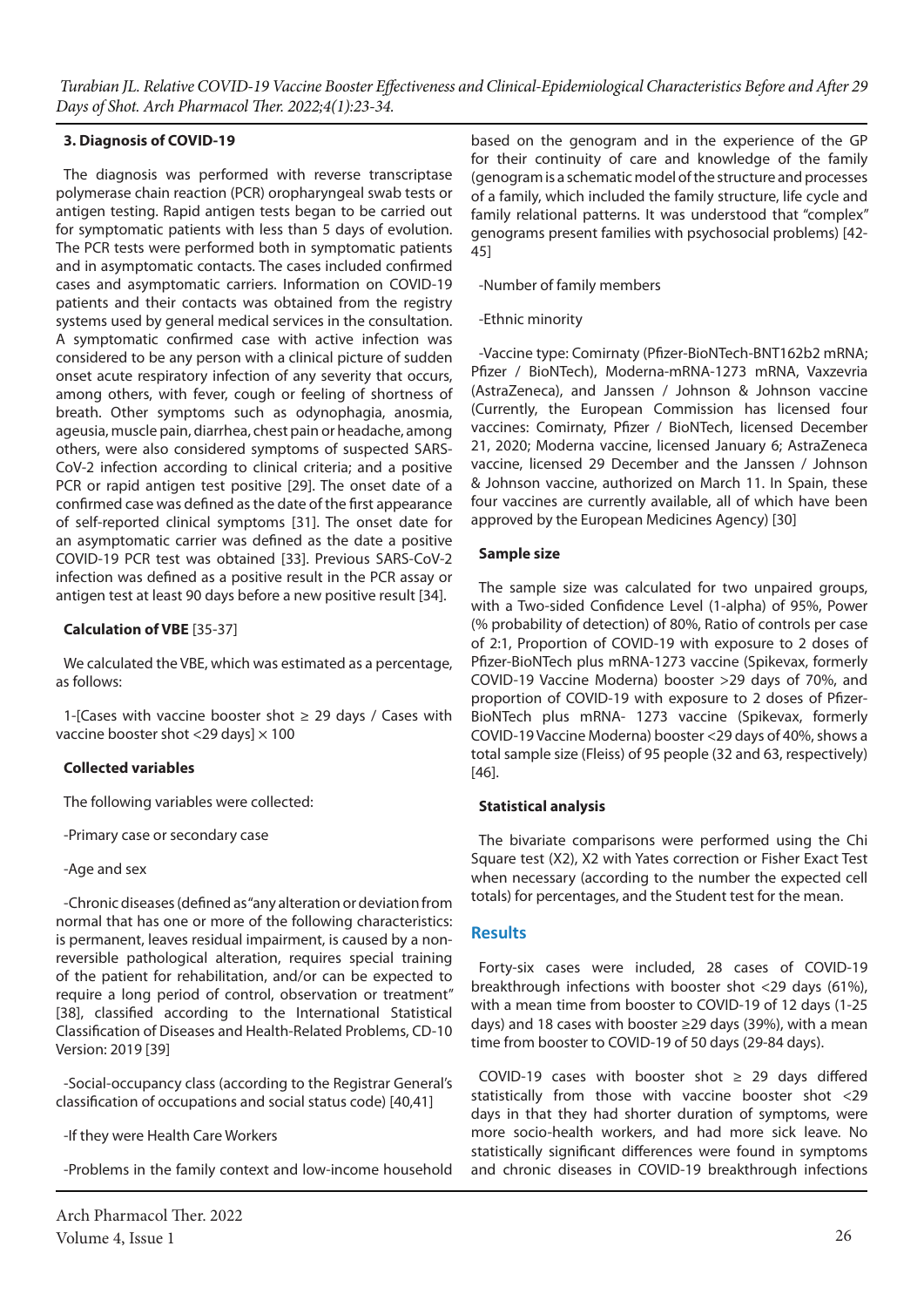≥ 29 vs. <29 days after booster. There were no differences in the proportions of cases with homologous or heterologous booster doses. COVID-19 cases with booster shot ≥ 29 days had been more vaccinated with 2 doses of BNT162b2 mRNA vaccine (Comirnaty, Pfizer / BioNTech) plus booster of mRNA-1273 vaccine (Spikevax, formerly COVID-19 Vaccine Moderna), and less vaccinated with 2 doses of ChAdOx1 nCoV-19 vaccine (Vaxzevria, Oxford / AstraZeneca) plus mRNA-1273 vaccine

(Spikevax, formerly COVID-19 Vaccine Moderna) booster, but in both cases without statistical significance **(Table 1, Table 2, Table 3, Table 4)**.

Relative VBE ≥29 days before infection [1 - (Cases with vaccine Booster shot ≥ 29 days) / (Cases with vaccine Booster shot <29 days) x 100] was 36%. No VBE found with shot <29 days vs. booster shot ≥29 days **(Table 5)**.

| Table 1: COVID-19 breakthrough infections < 29 vs. $\geq$ 29 days after booster.                                                                   |                                                                                                      |                                                                                                          |                                                                                                                                           |                                                                                                |  |
|----------------------------------------------------------------------------------------------------------------------------------------------------|------------------------------------------------------------------------------------------------------|----------------------------------------------------------------------------------------------------------|-------------------------------------------------------------------------------------------------------------------------------------------|------------------------------------------------------------------------------------------------|--|
| <b>VARIABLES</b>                                                                                                                                   | COVID-19<br><b>BREAKTHROUGH</b><br><b>INFECTIONS</b><br><29 DAYS AFTER<br><b>BOOSTER</b><br>$N = 28$ | COVID-19<br><b>BREAKTHROUGH</b><br>INFECTIONS $\geq$<br><b>29 DAYS AFTER</b><br><b>BOOSTER</b><br>$N=18$ | <b>TOTAL COVID-19</b><br><b>BREAKTHROUGH</b><br><b>INFECTIONS IN</b><br><b>VACCINATED PEOPLE</b><br><b>WITH VACCINE BOOSTER</b><br>$N=46$ | <b>STATISTICAL</b><br><b>SIGNIFICANCE VACCINE</b><br>BOOSTER < 29 vs. $\geq$ 29<br><b>DAYS</b> |  |
| Age in years (Arithmetic mean ±<br>Standard deviation; Range)                                                                                      | $54.14 \pm 11.90$<br>$(32 - 72)$                                                                     | $53.16 \pm 16.26$<br>(26-90 years)                                                                       | $53.76 \pm 13.61$<br>(26-90 years)                                                                                                        | t=0.2349. p=.407688.                                                                           |  |
| $\geq 65$ years                                                                                                                                    | 9(32)                                                                                                | 4(22)                                                                                                    | 13(28)                                                                                                                                    | X2=0.5319. p=.465819. NS                                                                       |  |
| $\leq$ 45 years                                                                                                                                    | 7(25)                                                                                                | 5(28)                                                                                                    | 12(26)                                                                                                                                    | X2 with Yates<br>correction=0.0181.<br>p=.892921.NS                                            |  |
| Women                                                                                                                                              | 14(50)                                                                                               | 13(72)                                                                                                   | 27 (59)                                                                                                                                   | X2=2.2318. p=.1352. NS                                                                         |  |
| Previous symptomatic COVID-19                                                                                                                      | 3(11)                                                                                                | 4(22)                                                                                                    | 7(15)                                                                                                                                     | Fisher exact test =0.4069.<br><b>NS</b>                                                        |  |
| Time in days from Booster to<br>COVID-19 (Arithmetic mean ±<br>Standard deviation; Range)                                                          | $12.67 \pm 7.57$<br>$(1-25 \text{ days})$                                                            | $50.16 \pm 15.10$<br>(29-84 days)                                                                        | $27.34 \pm 21.51$<br>$(1-84 \text{ days})$                                                                                                | NR.                                                                                            |  |
| Symptomatic COVID-19 in<br>breakthrough infections in<br>vaccinated booster people                                                                 | 26 (93)                                                                                              | 15(83)                                                                                                   | 41 (89)                                                                                                                                   | Fisher exact test=0.3655.<br><b>NS</b>                                                         |  |
| Duration of symptoms in days<br>of COVID-19 in breakthrough<br>infections in vaccinated people<br>(Arithmetic mean ± Standard<br>deviation; Range) | Symptomatic N=26<br>$6.42 \pm 3.31$<br>$(3-15 \text{ days})$                                         | Symptomatic N=15<br>$4.80 \pm 2.04$<br>$(2-10 \text{ days})$                                             | Symptomatic N= 41<br>$5.82 \pm 2.99$<br>$(2-15 \text{ days})$                                                                             | t=1.71378. p=.047254.<br>The result is significant at<br>p <. 05.                              |  |
| COVID-19 breakthrough infections<br>in vaccinated people with severity<br>moderate and severe                                                      | 1 (Pneumonia) (4)                                                                                    | $\mathbf 0$                                                                                              | 1(2)                                                                                                                                      | Fisher exact test=1. NS                                                                        |  |
| Social-occupancy class of patients<br>(people with some type of labor<br>specialization)                                                           | 14(50)                                                                                               | 11(61)                                                                                                   | 25(53)                                                                                                                                    | X2=0.5452. p=.460292. NS                                                                       |  |
| Health Care Workers with<br>COVID-19 breakthrough infections   4 (14)<br>in vaccinated people                                                      |                                                                                                      | 9(50)                                                                                                    | 13(28)                                                                                                                                    | X2=6.8931. p=.008653.<br>Significant at p<.05.                                                 |  |
| Sick leave for COVID-19<br>breakthrough infections in<br>vaccinated people                                                                         | 8(29)                                                                                                | 12(67)                                                                                                   | 20(43)                                                                                                                                    | X2=6.4703. p=.010969.<br>Significant at p<.05.                                                 |  |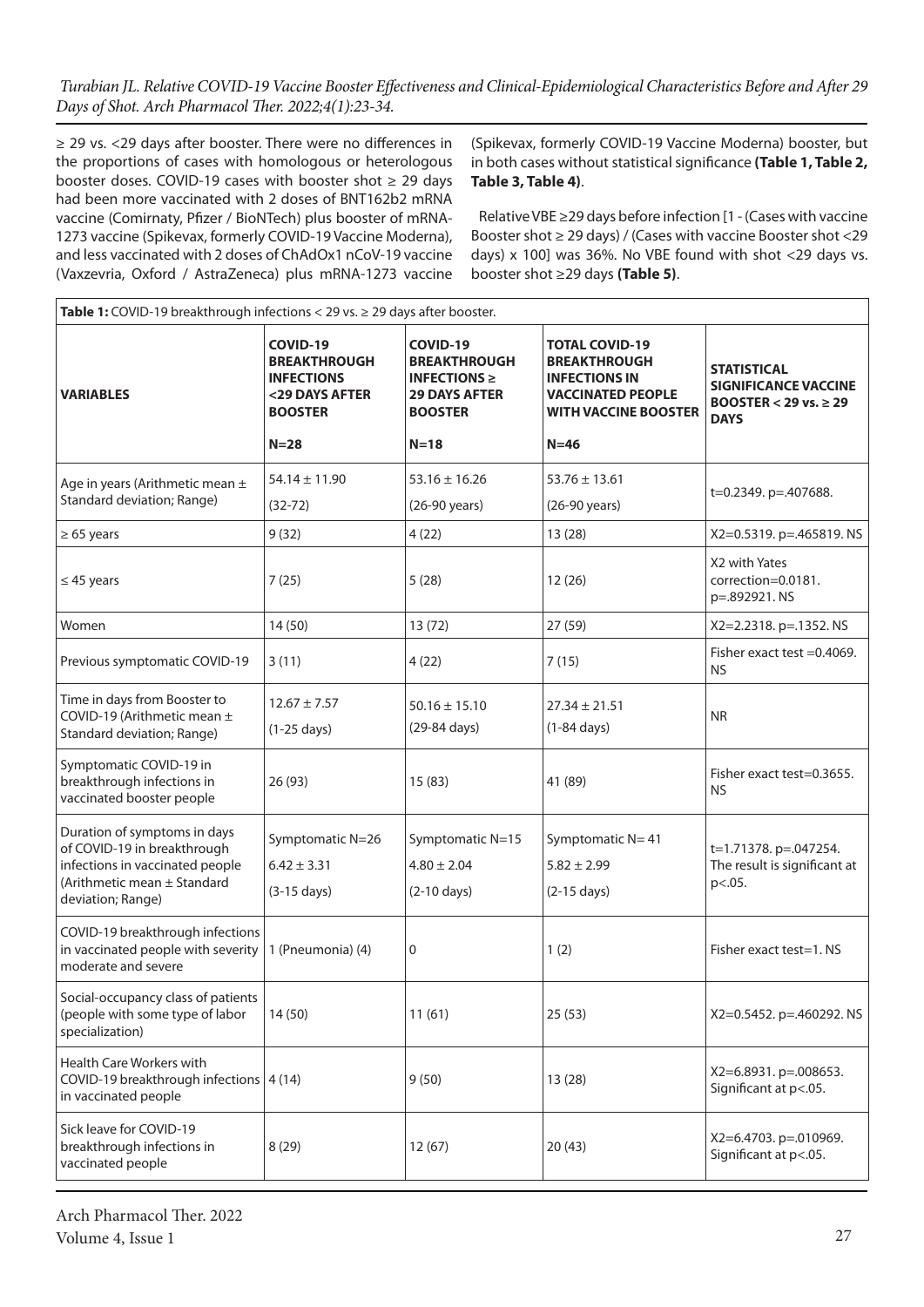*Turabian JL. Relative COVID-19 Vaccine Booster Effectiveness and Clinical-Epidemiological Characteristics Before and After 29 Days of Shot. Arch Pharmacol Ther. 2022;4(1):23-34.*

| Ethnic minority with COVID-19<br>breakthrough infections in<br>vaccinated people                 | 1(4)  | 2(11)  | 3(6)   | Fisher exact test=0.5518.<br><b>NS</b>               |
|--------------------------------------------------------------------------------------------------|-------|--------|--------|------------------------------------------------------|
| Complex family with COVID-19<br>breakthrough infections in<br>vaccinated people                  | 4(14) |        | 4(9)   | Fisher exact test=0.1442.<br><b>NS</b>               |
| Chronic diseases presence in<br>COVID-19 breakthrough infections 22 (79)<br>in vaccinated people |       | 13(72) | 35(76) | X2 with Yates<br>correction=0.0192.<br>p=.889788. NS |
| (): Denotes percentages; NS: Not significant; NR: Not Relevant                                   |       |        |        |                                                      |

| Table 2: Symptoms in COVID-19 breakthrough infections $<$ 29 vs. $\geq$ 29 days after booster.                                           |                                                                                                    |                                                                                                                  |                                                                                                                                           |                                                                                                |  |
|------------------------------------------------------------------------------------------------------------------------------------------|----------------------------------------------------------------------------------------------------|------------------------------------------------------------------------------------------------------------------|-------------------------------------------------------------------------------------------------------------------------------------------|------------------------------------------------------------------------------------------------|--|
| <b>SYMPTOMS*</b><br><b>ACCORDING TO WHO,</b><br><b>ICD-10 GROUPS</b>                                                                     | COVID-19<br><b>BREAKTHROUGH</b><br><b>INFECTIONS &lt;29 DAYS</b><br><b>AFTER BOOSTER</b><br>$N=28$ | COVID-19<br><b>BREAKTHROUGH</b><br><b>INFECTIONS <math>\leq</math> 29 DAYS</b><br><b>AFTER BOOSTER</b><br>$N=18$ | <b>TOTAL COVID-19</b><br><b>BREAKTHROUGH</b><br><b>INFECTIONS IN</b><br><b>VACCINATED PEOPLE</b><br><b>WITH VACCINE BOOSTER</b><br>$N=46$ | <b>STATISTICAL</b><br><b>SIGNIFICANCE VACCINE</b><br>BOOSTER < 29 vs. $\geq$ 29<br><b>DAYS</b> |  |
| General (discomfort,<br>asthenia, myalgia, fever,<br>arthralgias)                                                                        | 20(30)                                                                                             | 14 (32)                                                                                                          | 34 (31)                                                                                                                                   | X2=0.0284. p=.866219. NS                                                                       |  |
| Respiratory (cough,<br>dyspnea, chest pain)                                                                                              | 15(23)                                                                                             | 9(20)                                                                                                            | 24(22)                                                                                                                                    | $X2=0.0799$ . p=.777376. NS                                                                    |  |
| ENT (anosmia / ageusia,<br>odynophagia, rhinorrhea,<br>pharyngeal dryness-<br>mucus, epixtasis)                                          | 24 (36)                                                                                            | 17 (39)                                                                                                          | 41 (37)                                                                                                                                   | X2=0.0583. p=.809164. NS                                                                       |  |
| Digestive (anorexia,<br>nausea / vomiting,<br>diarrhea, abdominal pain)                                                                  | 3(4)                                                                                               | 0                                                                                                                | 3(3)                                                                                                                                      | Fisher exact test=0.2734.<br><b>NS</b>                                                         |  |
| Neurological (headache,<br>dizziness, mental<br>confusion -brain fog)                                                                    | 4(6)                                                                                               | 4(9)                                                                                                             | 8(7)                                                                                                                                      | X2 with Yates correction is<br>0.0506. $p=.822106. N5$                                         |  |
| Total symptoms*                                                                                                                          | 66 (100)                                                                                           | 44 (100)                                                                                                         | 110 (100)                                                                                                                                 | ---                                                                                            |  |
| (): Denotes percentages; NS: Not Significant; *Patients could have more than one symptom. The percentages are over the total of symptoms |                                                                                                    |                                                                                                                  |                                                                                                                                           |                                                                                                |  |

| <b>Table 3:</b> Chronic diseases in COVID-19 breakthrough infections $<$ 29 vs. $\geq$ 29 days after booster. |                                                                                          |                                                                                      |                                                                                                                                 |                                                                                           |  |
|---------------------------------------------------------------------------------------------------------------|------------------------------------------------------------------------------------------|--------------------------------------------------------------------------------------|---------------------------------------------------------------------------------------------------------------------------------|-------------------------------------------------------------------------------------------|--|
| <b>CHRONIC DISEASES*</b><br><b>ACCORDING TO WHO.</b>                                                          | COVID-19<br><b>BREAKTHROUGH</b><br><b>INFECTIONS &lt;29 DAYS</b><br><b>AFTER BOOSTER</b> | COVID-19<br><b>BREAKTHROUGH</b><br>INFECTIONS $\leq$ 29 DAYS<br><b>AFTER BOOSTER</b> | <b>TOTAL COVID-19</b><br><b>BREAKTHROUGH</b><br><b>INFECTIONS IN</b><br><b>VACCINATED PEOPLE</b><br><b>WITH VACCINE BOOSTER</b> | <b>STATISTICAL</b><br>SIGNIFICANCE VACCINE<br>BOOSTER $<$ 29 vs. $\geq$ 29<br><b>DAYS</b> |  |
| <b>ICD-10 GROUPS</b>                                                                                          | $N=28$                                                                                   | $N=18$                                                                               | $N=46$                                                                                                                          |                                                                                           |  |
| -Il Neoplasms                                                                                                 | 3(3)                                                                                     | 2(4)                                                                                 | 5(3)                                                                                                                            | Fisher exact test=1. NS                                                                   |  |
| -III Diseases of the blood                                                                                    | $\Omega$                                                                                 | 1(2)                                                                                 | 1(1)                                                                                                                            | Fisher exact test $=0.3542$ . NS                                                          |  |
| -IV Endocrine                                                                                                 | 14 (15)                                                                                  | 10(19)                                                                               | 24 (16)                                                                                                                         | $X2=0.4918$ . p=.483107. NS                                                               |  |
| -V Mental                                                                                                     | 8(9)                                                                                     | 0                                                                                    | 8(6)                                                                                                                            | Fisher exact test=0.0506. NS                                                              |  |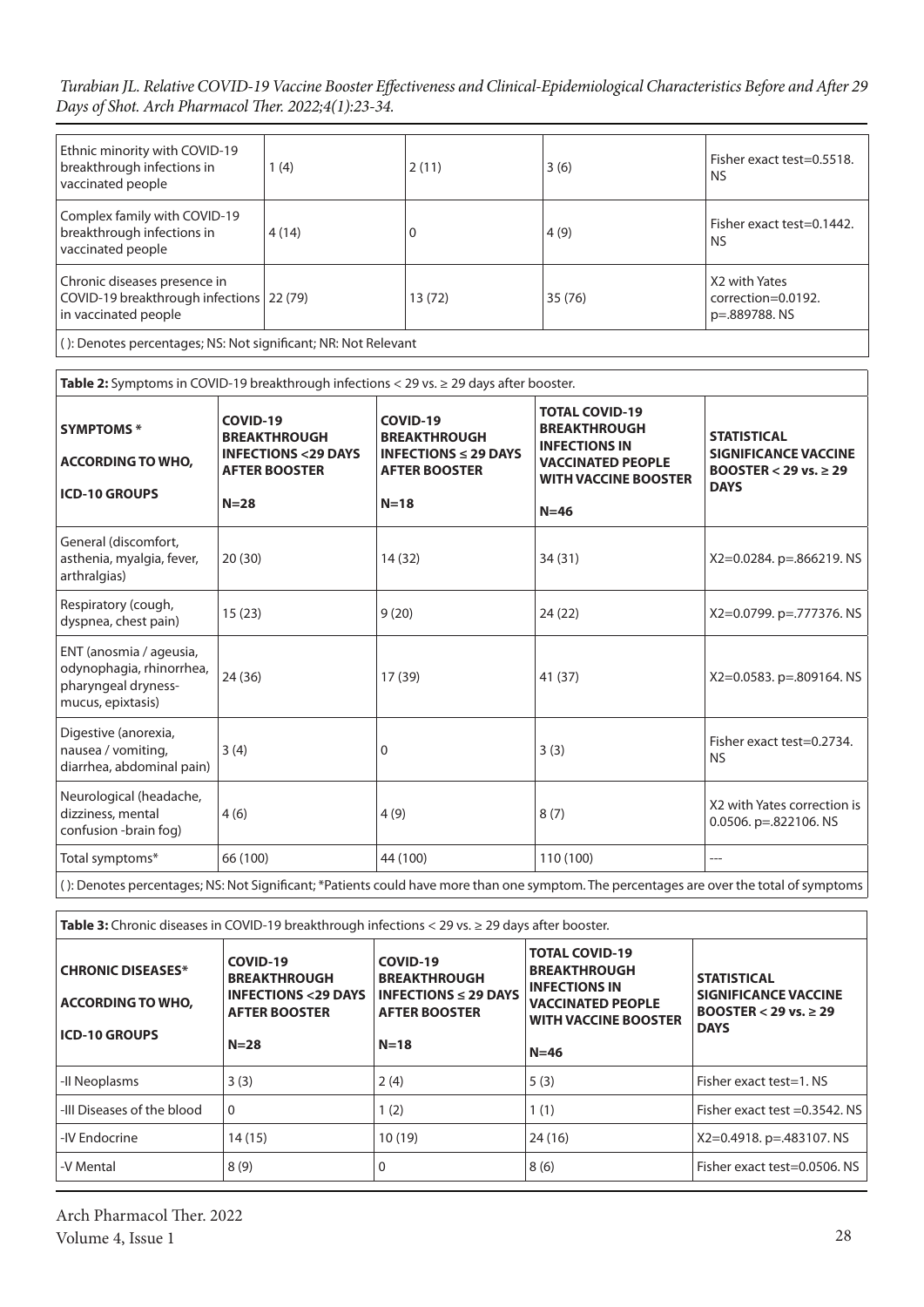| -VI-VIII Nervous and Senses                                                                                                           | 11(12)   | 3(6)     | 14(10)    | $X2=1.3266$ . p=.249413. NS  |
|---------------------------------------------------------------------------------------------------------------------------------------|----------|----------|-----------|------------------------------|
| -IX Circulatory system                                                                                                                | 9(10)    | 9(18)    | 18(12)    | $X2=1.9127$ . p=.166662. NS  |
| -X Respiratory system                                                                                                                 | 6(6)     | 2(4)     | 8(6)      | Fisher exact test=0.7123. NS |
| -XI Digestive system                                                                                                                  | 13 (14)  | 5(10)    | 18(12)    | $X2=0.5248$ . p=.4688. NS    |
| -XII Diseases of the skin                                                                                                             | 6(6)     | 2(4)     | 8(6)      | Fisher exact test=0.7429. NS |
| -XIII Musculo-skeletal                                                                                                                | 10(11)   | 7(14)    | 17(12)    | X2=0.2796. p=.596981. NS     |
| -XIV Genitourinary                                                                                                                    | 13 (14)  | 10(19)   | 23(16)    | X2=0.7777. p=.377842. NS     |
| TOTAL chronic diseases*                                                                                                               | 93 (100) | 51 (100) | 144 (100) | ---                          |
| (): Denotes percentages; * Patients could have more than one chronic disease. The percentages are over the total of chronic diseases. |          |          |           |                              |

**Table 4:** Vaccine type in COVID-19 breakthrough infections <29 vs. ≥ 29 days after booster.

| <b>VACCINE TYPE</b>                                                                                                                                                     | COVID-19<br><b>BREAKTHROUGH</b><br><b>INFECTIONS &lt;29 DAYS</b><br><b>AFTER BOOSTER</b><br>$N = 28$ | COVID-19<br><b>BREAKTHROUGH</b><br><b>INFECTIONS <math>\leq</math> 29 DAYS</b><br><b>AFTER BOOSTER</b><br>$N=18$ | <b>TOTAL COVID-19</b><br><b>BREAKTHROUGH</b><br><b>INFECTIONS IN</b><br><b>VACCINATED PEOPLE</b><br><b>WITH VACCINE</b><br><b>BOOSTER</b><br>$N=46$ | <b>STATISTICAL</b><br><b>SIGNIFICANCE</b><br><b>VACCINE BOOSTER &lt;</b><br>29 vs. ≥ 29 DAYS |
|-------------------------------------------------------------------------------------------------------------------------------------------------------------------------|------------------------------------------------------------------------------------------------------|------------------------------------------------------------------------------------------------------------------|-----------------------------------------------------------------------------------------------------------------------------------------------------|----------------------------------------------------------------------------------------------|
| HOMOLOGOUS booster dose                                                                                                                                                 | 4(14)                                                                                                | 3(17)                                                                                                            | 7(15)                                                                                                                                               | Fisher exact test=1. NS                                                                      |
| 2 doses of BNT162b2 mRNA<br>vaccine (Comirnaty, Pfizer /<br>BioNTech) with BNT162b2<br>mRNA vaccine (Comirnaty, Pfizer<br>/ BioNTech) booster                           | 3(11)                                                                                                | 2(11)                                                                                                            | 5(11)                                                                                                                                               | Fisher exact test=1. NS                                                                      |
| 2 doses of mRNA-1273 vaccine<br>(Spikevax, formerly covid-19<br>Vaccine Moderna) with mRNA-<br>1273 vaccine (Spikevax, formerly<br>COVID-19 Vaccine Moderna)<br>booster | 1(4)                                                                                                 | 1(5)                                                                                                             | 2(4)                                                                                                                                                | Fisher exact test=1. NS                                                                      |
| <b>HETEROLOGOUS</b> booster dose                                                                                                                                        | 24 (86)                                                                                              | 15(84)                                                                                                           | 39 (85)                                                                                                                                             | Fisher exact test=1. NS                                                                      |
| 2 doses of BNT162b2 mRNA<br>vaccine (Comirnaty, Pfizer /<br>BioNTech) with mRNA-1273<br>vaccine (Spikevax, formerly<br>COVID-19 Vaccine Moderna)<br>booster             | 12(43)                                                                                               | 13 (72)                                                                                                          | 25(54)                                                                                                                                              | X2=3.808. p=.05101. NS                                                                       |
| 2 doses of ChAdOx1 nCoV-19<br>vaccine (Vaxzevria, Oxford /<br>AstraZeneca) with mRNA-1273<br>vaccine (Spikevax, formerly<br>COVID-19 Vaccine Moderna)<br>booster        | 9(32)                                                                                                | 1(6)                                                                                                             | 10(22)                                                                                                                                              | X2 with Yates<br>correction=3.1237.<br>p=.077161.NS                                          |
| 1 dose of Ad26.COV2.S (Janssen<br>vaccine; Johnson & Johnson<br>vaccine) with mRNA-1273<br>vaccine (Spikevax, formerly<br><b>COVID-19 Vaccine Moderna)</b><br>booster   | 2(7)                                                                                                 | 1(6)                                                                                                             | 3(7)                                                                                                                                                | Fisher exact test=1. NS                                                                      |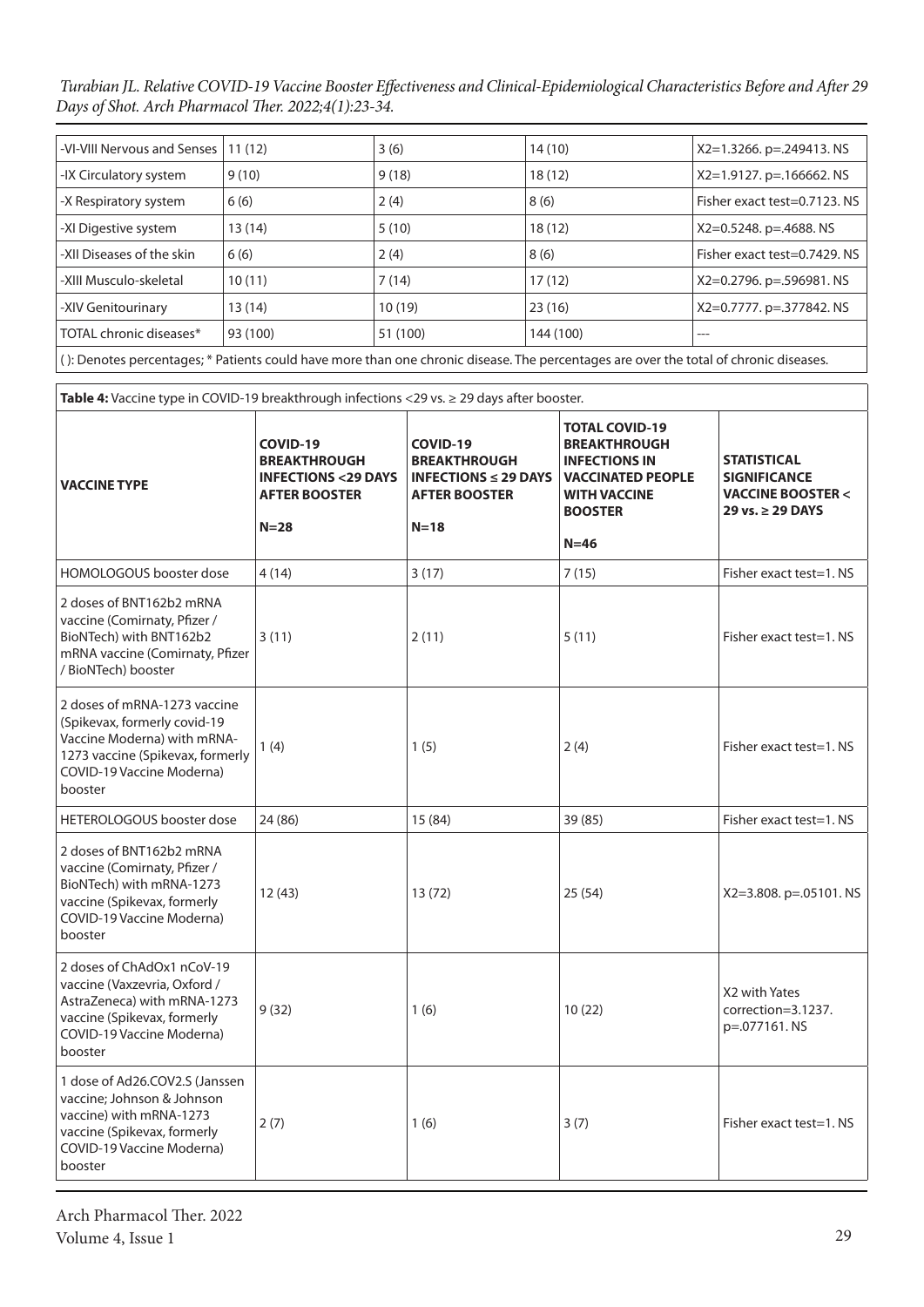*Turabian JL. Relative COVID-19 Vaccine Booster Effectiveness and Clinical-Epidemiological Characteristics Before and After 29 Days of Shot. Arch Pharmacol Ther. 2022;4(1):23-34.*

| 2 doses of mRNA-1273<br>vaccine (Spikevax, formerly<br>COVID-19 Vaccine Moderna)<br>with BNT162b2 mRNA vaccine<br>(Comirnaty, Pfizer / BioNTech)<br>booster | (4)      | υ        | 1(2)     | Fisher exact test=1. NS |
|-------------------------------------------------------------------------------------------------------------------------------------------------------------|----------|----------|----------|-------------------------|
| <b>TOTAL</b>                                                                                                                                                | 28 (100) | 18 (100) | 46 (100) | ---                     |
| (): Denotes percentages                                                                                                                                     |          |          |          |                         |

| <b>Table 5:</b> Relative vaccine booster effectiveness > 29 vs. <29 days.                                                                                                                                |     |       |     |  |  |
|----------------------------------------------------------------------------------------------------------------------------------------------------------------------------------------------------------|-----|-------|-----|--|--|
| $\mid$ Cases with vaccine booster shot <29 days $\mid$ Gross incidence rate $\mid$ Cases with vaccine booster shot $\geq$ 29 days $\mid$ Gross incidence rate                                            |     |       |     |  |  |
| 28/46                                                                                                                                                                                                    | 61% | 18/46 | 39% |  |  |
| Vaccine booster effectiveness $\geq$ 29 days = 1 - [COVID-19 cases incidence with vaccine Booster $\geq$ 29 days / COVID-19 cases incidence with  <br>vaccine Booster <29 days $\vert \times 100 = 36\%$ |     |       |     |  |  |

# **Discussion**

Assessing EV in the real world for any disease is challenging, but even more so with COVID-19 because deployment of vaccines has occurred at unprecedented speed in divergent geographic and social settings. Furthermore, these vaccines were developed during the early period of the pandemic, when SARS-CoV-2 variants were not well understood [7]. On the other hand, what does it mean that a vaccine is, for example, 90% effective in preventing COVID-19? This value does not mean that 90% of people are protected and 10% can get sick; it also does not mean that out of every 10 vaccinated, 1 will contract the disease. It means that the probability of developing COVID-19 in vaccinated people decreases by 90% compared to unvaccinated people [12,47]. In simple terms, "efficacy" and "effectiveness" are synonymous, but when used in a medical context, a distinction is often made between the efficacy of an intervention and its effectiveness, the former interpreted under 'ideal' conditions and the latter under 'real' world conditions. However, the distinction is based on having to define "ideal" and "real world" conditions if, in fact, a satisfactory definition can be made for both [48,49].

Vaccines have shown moderate to no effectiveness in reducing symptomatic infections. And in addition, humoral immunity is lost over time, so those who still receive a third dose in November and December 2021, could find themselves without "quality antibodies" to face a new wave. Initial protection, for symptomatic infection after vaccination, is low. Six months after the second dose, it is estimated between 0 and 10%; And probably between 30 to 50%, after the third dose, or even less in some countries. But fortunately, immunity has been maintained for severe effects and mortality [50].

Although considerations for boosting COVID-19 vaccine immune responses are surprisingly controversial, several existing non-COVID-19 vaccines have routine three-dose regimens to provide maximum efficacy [1,51]. The omicron variant of SARS-CoV-2 swept the world in the last months

Arch Pharmacol Ther. 2022 Volume 4, Issue 1 30

of 2021. This new wave occurred despite very high levels of vaccination coverage in some countries and the prevalence of the variant highly transmissible delta. However, studies indicate that people who receive a booster dose of the mRNA vaccine have greater neutralization of the omicron variant [20,52-57].

Therefore, the importance of a third dose of vaccine is clear, due to the greater neutralization efficacy against the omicron variant after the third dose than after the second dose; however, even with three doses of vaccine, neutralization against the omicron variant was less than against the delta variant, and the durability of the effect of the third dose of the COVID-19 vaccine remains to be determined [58,59]. In other words, the evidence available today confirms that the effectiveness of the vaccine in reducing symptomatic infection in times of the omicron variant has fallen below 50%, but is partially recovered with an additional dose. The effectiveness in reducing hospitalizations and deaths has fallen less steeply for two doses of any vaccine, but an additional dose can restore sustained immunity [23]. Different studies report the EV for symptomatic infection of different vaccines approximately between 45% and 60%, a drop in efficacy of around 10%, to recover effectiveness between 60-75% with an additional dose. However, these studies failed to identify how long after the last dose they measured effectiveness. And on the other hand, they report that it later drops to 40-65% [15,23,60-62]. As the omicron outbreaks spread, boosters were used to increase levels of neutralizing antibodies, curbing cases and easing strain on hospitals. But the concern is that the boosters do not block infections for long [63] and in assessing their results, the target population, the preparation interval, the durability of the booster, the level of circulation of SARS CoV-2 and global inequality in access to vaccines [4].

Regarding VBE, it has been reported that it was 93% for people vaccinated 6 months earlier [64]. A trial, prior to the sequencing of the omicron variant, detected an increase in immunity after the third injection in those treated with AstraZeneca or Pfizer,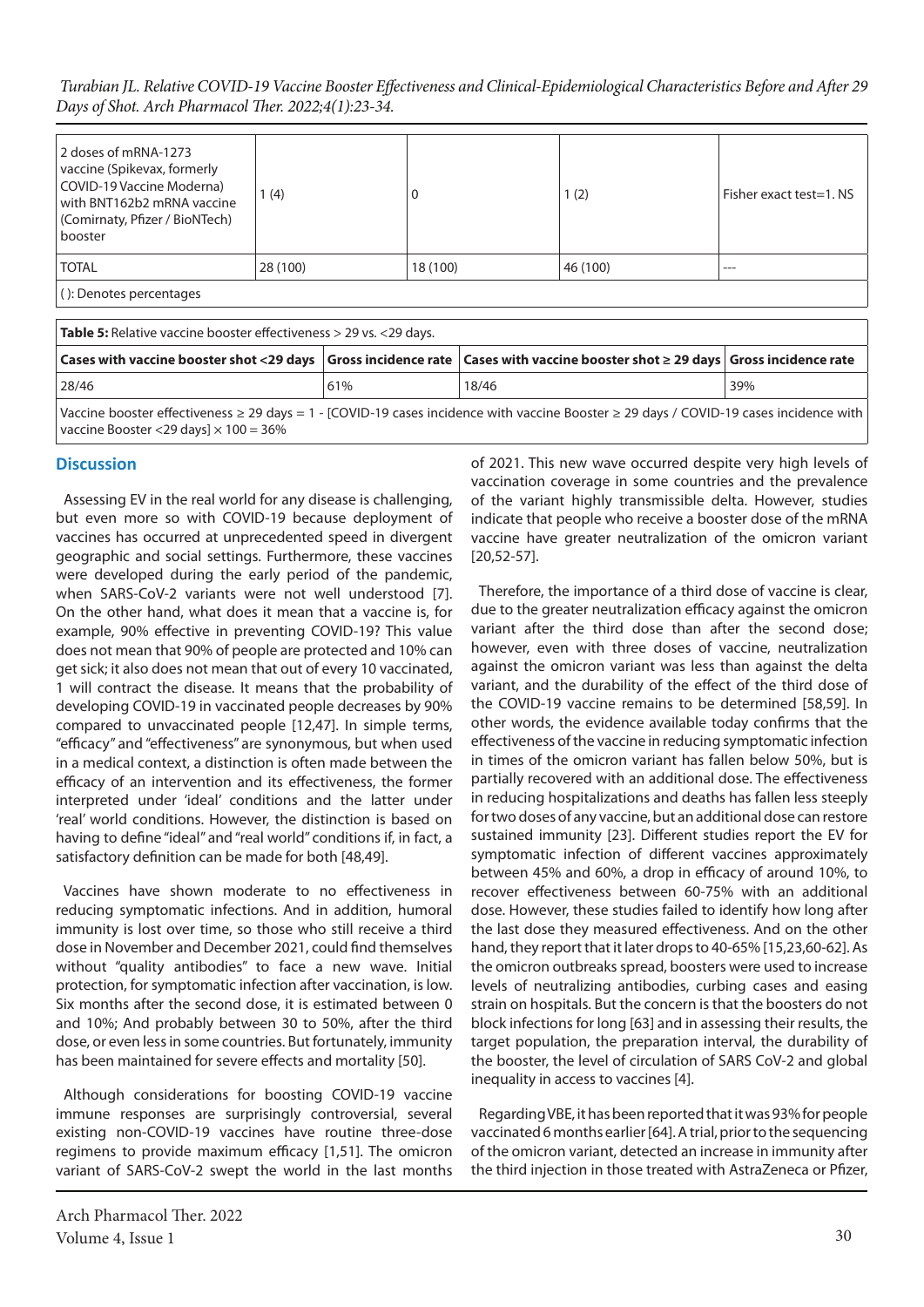although the results are very different depending on the dose combination [65]. Heterologous boosting resulted in more robust immune responses than homologous boosting and might enhance protection [18,57,66]. Six different COVID-19 vaccines have been reported to be safe and effective to use as booster doses in people who previously received the Oxford AstraZeneca or Pfizer BioNTech vaccines, but the antibody boost they provide varies substantially: the Moderna vaccine produced the largest antibody response [67,68]. At 29 days after the booster immunization, each of nine possible booster combinations increased binding and neutralizing antibody titers to comparable levels [18].

But, for VBE studies only data collected over a relatively short period of time after the booster dose are available, thus providing no information on the durability of response. A recent analysis of the durability of antibody responses after primary and booster immunizations of mRNA-1273 suggests greater durability after the boost; however, the response against Omicron decreased 6.3-fold during the same 6-month time period after the boost [69]. Our study has this same limitation of a relatively short period of time after the booster dose, given that the first boosters were placed in healthcare personnel from November 2021.

In our study, VBE  $\geq$  29 days for symptomatic infection in relation to <29 days was 36% in a period where the omicron variant predominated. This result is lower than previously published. It has been reported that among those who received two doses of AstraZeneca vaccine, a Pfizer or Moderna vaccine booster was 60% effective in preventing symptomatic disease 2 to 4 weeks after injection. But after 10 weeks, the Pfizer booster was 35% effective and the Moderna booster was 45% effective. Among those given three doses of Pfizer, the effectiveness of the vaccine was 70% about a week after the booster, but fell to 45% after 10 weeks. At the same time, those who received an initial two-dose series of the Pfizer vaccine and then a Moderna booster appeared to be 75% effective up to 9 weeks [70,71]. In our study, the heterologous booster predominated in both groups (85%; 86% in booster  $<$  29 days and 84% in booster  $\geq$  29 days).

#### **Limitations and Strengths of the Study**

1. Non-randomized design is a limitation for the generalization of the results, although by including all cases that were consulted with the GP, and taking into account the structure of the health system, the vast majority of cases were probably included.

2. Sample was small, and did not get adequate power; so, the statistical significance of some variables could be hidden, and an imprecise determination of vaccine effectiveness may be obtained.

3. It must be taken into account that the changes in community transmission during the study period may also imply changes in one direction or another of the cautious behaviors and personal protection in people

4. May have been overlooked asymptomatic cases that did not attend in GP consultation, as no surveillance or systematic screening was done.

5. Estimates of omicron variant VE were based on infections that occurred during periods when the omicron variant was in the majority, but genomic surveillance and classification were not performed.

6. VBE was studied only for a short period after the booster vaccination (December 2021 to February 2022), and there is no information on the duration of protection after a booster dose beyond this follow-up time.

# **Conclusion**

COVID-19 vaccines showed excellent efficacy until the end of December 2021 when the world registered the highest number of infections related to the Omicron variant. On the other hand, it is not clearly known how long after the vaccine booster shot can it be considered protective, nor since when the highest VBE is obtained. In the context of the general medicine clinic in Toledo, Spain, from December 1, 2021 to February 28, 2022, in the peak period of omicron infections, the relative homologous or heterologous VBE after a period of ≥ 29 days, was 36% against symptomatic disease. No relative VBE was found <29 days after booster, although our cohort was too small and the follow-up time too short to allow precise determination of vaccine effectiveness.

#### **References**

1. Roa R. [Is it useful to report the number needed to vaccinate?] La biblioteca de Springfield; 30 de marzo. 2022. [https://rubenroa.](https://rubenroa.blogspot.com/2022/03/es-util-reportar-el-numero-necesario.html) [blogspot.com/2022/03/es-util-reportar-el-numero-necesario.html](https://rubenroa.blogspot.com/2022/03/es-util-reportar-el-numero-necesario.html)

2. National Center for Immunization and Respiratory Diseases (NCIRD), Division of Viral Diseases. COVID-19 Vaccines are Effective. 2021. Last Updated Dec. 23, 2021. [https://www.cdc.gov/](https://www.cdc.gov/coronavirus/2019-ncov/vaccines/effectiveness/index.html) [coronavirus/2019-ncov/vaccines/effectiveness/index.html](https://www.cdc.gov/coronavirus/2019-ncov/vaccines/effectiveness/index.html)

3. WHO Vaccine efficacy, effectiveness and protection. 2022. [https://](https://www.cdc.gov/coronavirus/2019-ncov/vaccines/effectiveness/index.html) [www.who.int/es/news-room/feature-stories/detail/vaccine-efficacy](https://www.cdc.gov/coronavirus/2019-ncov/vaccines/effectiveness/index.html)[effectiveness-and-protection](https://www.cdc.gov/coronavirus/2019-ncov/vaccines/effectiveness/index.html)

4. Sablerolles RS, Rietdijk WJ, Goorhuis A, Postma DF, Visser LG, Geers D, et al. Immunogenicity and Reactogenicity of Vaccine Boosters after Ad26.COV2.S Priming. N Engl J Med. 2022.

5. Feng S, Phillips DJ, White T, Sayal H, Aley PK, Bibi S, et al. Correlates of protection against symptomatic and asymptomatic SARS-CoV-2 infection. Nat Med. 2021;27:2032-40.

6. Rearte A, Castelli JM, Rearte R, Fuentes N, Pennini V, Pesce M, et al. Effectiveness of rAd26-rAd5, ChAdOx1 nCoV-19, and BBIBP-CorV vaccines for risk of infection with SARS-CoV-2 and death due to COVID-19 in people older than 60 years in Argentina: a test-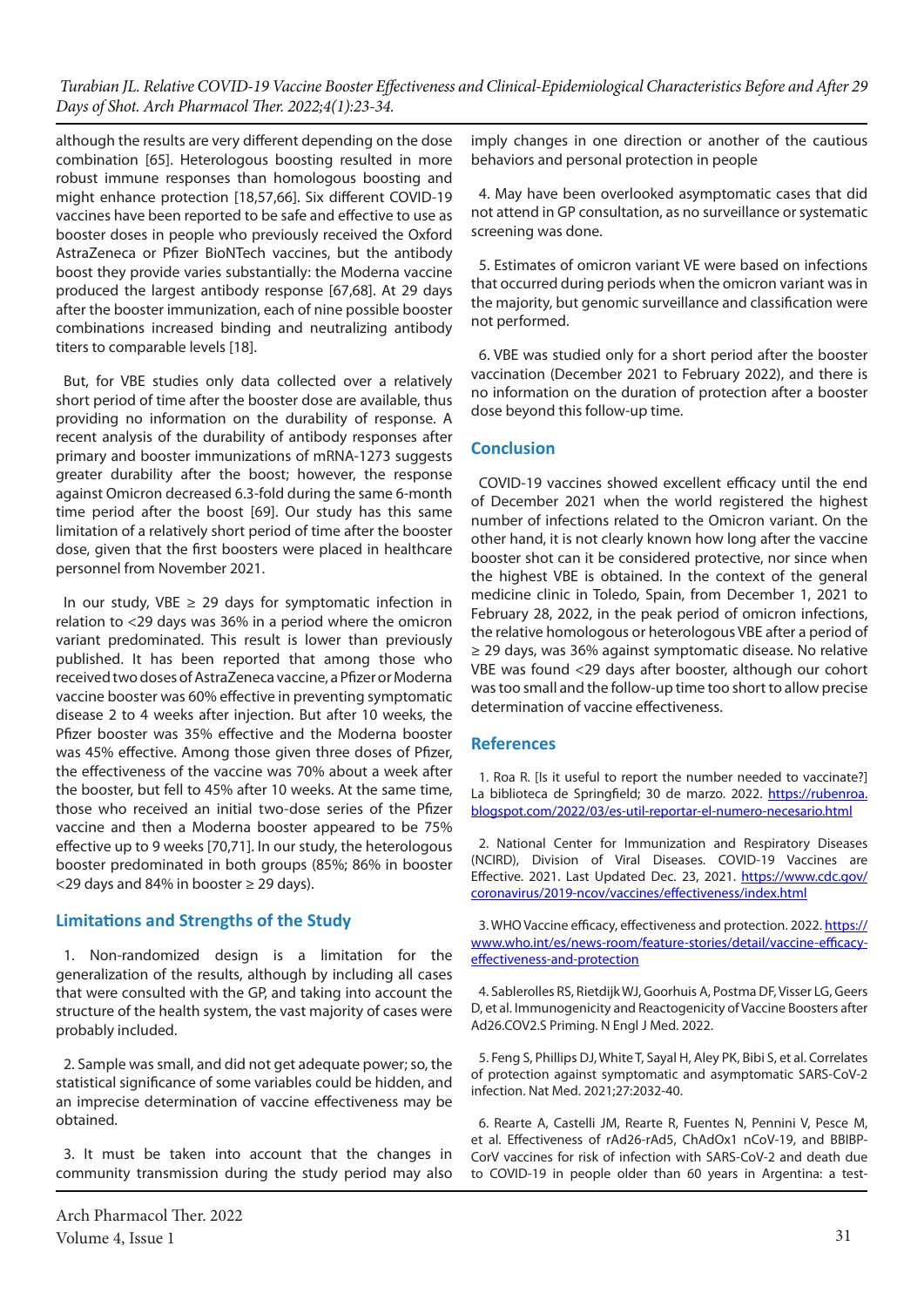negative, case-control, and retrospective longitudinal study. Lancet. 2022;399(10331):1254-64.

7. Mills EJ, Reis G. Evaluating COVID-19 vaccines in the real world. Lancet. 2022;399(10331):1205-6.

8. Demonbreun AR, Sancillo A, Vaught LA, Reiser NL, Pesce L, McNally EM, et al. Antibody titers before and after booster doses of SARS-CoV-2 mRNA vaccines in healthy adults. medRxiv2021.11.19.21266555.

9. MUSC Health. COVID-19 Vaccine Frequently Asked Questions (FAQ). 2022.<https://muschealth.org/vaccine-faq>

10. Andrews N, Stowe J, Kirsebom F, Gower C, Ramsay M, Lopez Bernal J. Effectiveness of BNT162b2 (Comirnaty, Pfizer-BioNTech) COVID-19 booster vaccine against COVID-19 related symptoms in England: test negative case-control study. MedRxiv 2021.11.15.21266341.

11. Olliaro P, Torreele E, Vaillant M. COVID-19 vaccine efficacy and effectiveness—the elephant (not) in the room. Lancet. 2021;2(7): 279-80.

12. Anonymous. What does it really mean for a vaccine to be 90% effective? the conversation: March 20. 2021. [https://theconversation.](https://theconversation.com/que-significa-realmente-que-una-vacuna-tenga-una-eficacia-del-90-156710) [com/que-significa-realmente-que-una-vacuna-tenga-una-eficacia](https://theconversation.com/que-significa-realmente-que-una-vacuna-tenga-una-eficacia-del-90-156710)[del-90-156710](https://theconversation.com/que-significa-realmente-que-una-vacuna-tenga-una-eficacia-del-90-156710)

13. Pérez-Then E, Lucas C, Monteiro VS, Miric M, Brache V, Cochon L, et al. Neutralizing antibodies against the SARS-CoV-2 Delta and Omicron variants following heterologous CoronaVac plus BNT162b2 booster vaccination. Nat Med. 2022;28:481–5.

14. Anonymous. [How many days are needed to achieve immunity with each vaccine?]. El Mundo; Miércoles, 14 julio. 2021. [https://www.elmundo.es/ciencia-y-salud/](https://www.elmundo.es/ciencia-y-salud/salud/2021/07/08/60e6c4a721efa0d1458b469b.html) [salud/2021/07/08/60e6c4a721efa0d1458b469b.html](https://www.elmundo.es/ciencia-y-salud/salud/2021/07/08/60e6c4a721efa0d1458b469b.html)

15. Andrews N, Stowe J, Kirsebom F, Toffa S, Rickeard T, Gallagher E, et al. COVID-19 vaccine effectiveness against the Omicron (B. 1.1. 529) variant. N Eng J Med. 2022;386(16):1532-46.

16. To KK, Hung IF, Ip JD, Chu AW, Chan WM, Tam AR, et al. Coronavirus Disease 2019 (COVID-19) Re-infection by a Phylogenetically Distinct Severe Acute Respiratory Syndrome Coronavirus 2 Strain Confirmed by Whole Genome Sequencing. Clin Infect Dis. 2021;73(9):e2946-e51.

17. Koelle K, Martin MA, Antia R, Lopman B, Dean NE. The changing epidemiology of SARS-CoV-2. Science. 2022;375(6585): 1116-21.

18. Atmar RL, Lyke KE, Deming ME, Jackson LA, Branche AR, El Sahly HM, et al. Homologous and Heterologous COVID-19 Booster Vaccinations. N Engl J Med. 2022.

19. Rössler A, Riepler L, Bante D, von Laer D, Kimpel J. SARS-CoV-2 Omicron Variant Neutralization in Serum from Vaccinated and Convalescent Persons. N Eng J Med. 2022.

20. Bar-On YM, Goldberg Y, Mandel M, Bodenheimer O, Freedman L, Alroy-Preis S, et al. Protection against COVID-19 by BNT162b2 booster across age groups. N Engl J Med. 2021;385(26):2421-30.

21. Arbel R, Hammerman A, Sergienko R, Friger M, Peretz A, Netzer D, et al. BNT162b2 Vaccine Booster and Mortality Due to COVID-19. N Engl J Med. 2021;385:2413-20.

Arch Pharmacol Ther. 2022 Volume 4, Issue 1 32

22. Roa R. [Is an additional dose effective?]. La biblioteca de Sprinfield. 2021. [https://rubenroa.blogspot.com/2021/12/es](https://rubenroa.blogspot.com/2021/12/es-efectiva-una-dosis-adicional.html)[efectiva-una-dosis-adicional.html](https://rubenroa.blogspot.com/2021/12/es-efectiva-una-dosis-adicional.html)

23. Roa R. [Three doses with the omicron variant]. La biblioteca de Springfield; 23 de marzo. 2022. [https://rubenroa.blogspot.](https://rubenroa.blogspot.com/2022/03/tres-dosis-con-la-variante-omicron.html) [com/2022/03/tres-dosis-con-la-variante-omicron.html](https://rubenroa.blogspot.com/2022/03/tres-dosis-con-la-variante-omicron.html)

24. Vanshylla K, Tober-Lau P, Gruell H, Münn F, Eggeling R, Pfeifer N, et al. Durability of omicron-neutralising serum activity after mRNA booster immunisation in older adults. The Lancet Infectious Diseases. 2022 Apr 1;22(4):445-6.

25. Wu M, Wall EC, Carr EJ, Harvey R, Townsley H, Mears HV, et al. Three-dose vaccination elicits neutralising antibodies against omicron. Lancet. 2022; 399(10326): 715-7.

26. Castagnoli R, Marseglia GL. Tracing and vaccinating: how to REACT to COVID-19 pandemic. Lancet Resp Med. 2022;10(4):317-18.

27. Turabian JL. [Notebooks of Family and Community Medicine. An introduction to the principles of Family Medicine]. Madrid: Díaz de Santos. 1995. [http://www.amazon.co.uk/Cuadernos-medicina](http://www.amazon.co.uk/Cuadernos-medicina-familia-y-comunitaria/dp/8479781920)[familia-y-comunitaria/dp/8479781920](http://www.amazon.co.uk/Cuadernos-medicina-familia-y-comunitaria/dp/8479781920)

28.-Turabian JL. Case series of 46 COVID-19 breakthrough infections in vaccinated people with vaccine booster shot. J Community Prev Med. 2022;5(1).

29.-Ministerio de Sanidad. [COVID-19 early detection, surveillance and control strategy. 2021. Updated December 1, 2021]. [https://www.](https://www.mscbs.gob.es/profesionales/saludPublica/ccayes/alertasActual/nCov/documentos/COVID19_Estrategia_vigilancia_y_control_e_indicadores.pdf) [mscbs.gob.es/profesionales/saludPublica/ccayes/alertasActual/](https://www.mscbs.gob.es/profesionales/saludPublica/ccayes/alertasActual/nCov/documentos/COVID19_Estrategia_vigilancia_y_control_e_indicadores.pdf) [nCov/documentos/COVID19\\_Estrategia\\_vigilancia\\_y\\_control\\_e\\_](https://www.mscbs.gob.es/profesionales/saludPublica/ccayes/alertasActual/nCov/documentos/COVID19_Estrategia_vigilancia_y_control_e_indicadores.pdf) [indicadores.pdf](https://www.mscbs.gob.es/profesionales/saludPublica/ccayes/alertasActual/nCov/documentos/COVID19_Estrategia_vigilancia_y_control_e_indicadores.pdf)

30. Consejería de Sanidad Castilla La Mancha. 2021. [https://](https://sanidad.castillalamancha.es/ciudadanos/enfermedades-infecciosas/coronavirus/preguntas-frecuentes-sobre-el-coronavirus-covid-19/campa%C3%B1a-vacunacion) [sanidad.castillalamancha.es/ciudadanos/enfermedades-infecciosas/](https://sanidad.castillalamancha.es/ciudadanos/enfermedades-infecciosas/coronavirus/preguntas-frecuentes-sobre-el-coronavirus-covid-19/campa%C3%B1a-vacunacion) [coronavirus/preguntas-frecuentes-sobre-el-coronavirus-covid-19/](https://sanidad.castillalamancha.es/ciudadanos/enfermedades-infecciosas/coronavirus/preguntas-frecuentes-sobre-el-coronavirus-covid-19/campa%C3%B1a-vacunacion) [campa%C3%B1a-vacunacion](https://sanidad.castillalamancha.es/ciudadanos/enfermedades-infecciosas/coronavirus/preguntas-frecuentes-sobre-el-coronavirus-covid-19/campa%C3%B1a-vacunacion)

31. [Update 10 Vaccination strategy against COVID-19 in Spain. Recommendations agreed upon in the Public Health Commission after review and proposal made by the Vaccination Program and Registry Report together with the COVID-19 Vaccination Technical Working Group and the COVID-19 Vaccination Working Group in the Child Population December 2021]. [https://www.sanidad.gob.](https://www.sanidad.gob.es/profesionales/saludPublica/prevPromocion/vacunaciones/covid19/Actualizaciones_Estrategia_Vacunacion/docs/COVID-19_Actualizacion10_EstrategiaVacunacion.pdf) [es/profesionales/saludPublica/prevPromocion/vacunaciones/](https://www.sanidad.gob.es/profesionales/saludPublica/prevPromocion/vacunaciones/covid19/Actualizaciones_Estrategia_Vacunacion/docs/COVID-19_Actualizacion10_EstrategiaVacunacion.pdf) [covid19/Actualizaciones\\_Estrategia\\_Vacunacion/docs/COVID-19\\_](https://www.sanidad.gob.es/profesionales/saludPublica/prevPromocion/vacunaciones/covid19/Actualizaciones_Estrategia_Vacunacion/docs/COVID-19_Actualizacion10_EstrategiaVacunacion.pdf) [Actualizacion10\\_EstrategiaVacunacion.pdf](https://www.sanidad.gob.es/profesionales/saludPublica/prevPromocion/vacunaciones/covid19/Actualizaciones_Estrategia_Vacunacion/docs/COVID-19_Actualizacion10_EstrategiaVacunacion.pdf)

32.-Sistema Nacional de Salud. [Vaccination strategy against COVID-19 in Spain (2021) COVID-19 Vaccination Technical Working Group, of the Presentation of the Vaccination Program and Registry November 2, 2021]. 2021. [https://www.sanidad.gob.](https://www.sanidad.gob.es/profesionales/saludPublica/prevPromocion/vacunaciones/covid19/Actualizaciones_Estrategia_Vacunacion/docs/COVID-19_Actualizacion9_Modificada_EstrategiaVacunacion.pdf) [es/profesionales/saludPublica/prevPromocion/vacunaciones/](https://www.sanidad.gob.es/profesionales/saludPublica/prevPromocion/vacunaciones/covid19/Actualizaciones_Estrategia_Vacunacion/docs/COVID-19_Actualizacion9_Modificada_EstrategiaVacunacion.pdf) [covid19/Actualizaciones\\_Estrategia\\_Vacunacion/docs/COVID-19\\_](https://www.sanidad.gob.es/profesionales/saludPublica/prevPromocion/vacunaciones/covid19/Actualizaciones_Estrategia_Vacunacion/docs/COVID-19_Actualizacion9_Modificada_EstrategiaVacunacion.pdf) [Actualizacion9\\_Modificada\\_EstrategiaVacunacion.pdf](https://www.sanidad.gob.es/profesionales/saludPublica/prevPromocion/vacunaciones/covid19/Actualizaciones_Estrategia_Vacunacion/docs/COVID-19_Actualizacion9_Modificada_EstrategiaVacunacion.pdf)

33. Mao S, Huang T, Yuan H, Li M, Huang X, Yang C, et al. Epidemiological analysis of 67 local COVID-19 clusters in Sichuan Province, China. BMC Public Health. 2020;20:1525.

34. Ayoub HH, Tomy M, Chemaitelly H, Altarawneh HN, Coyle P, Tang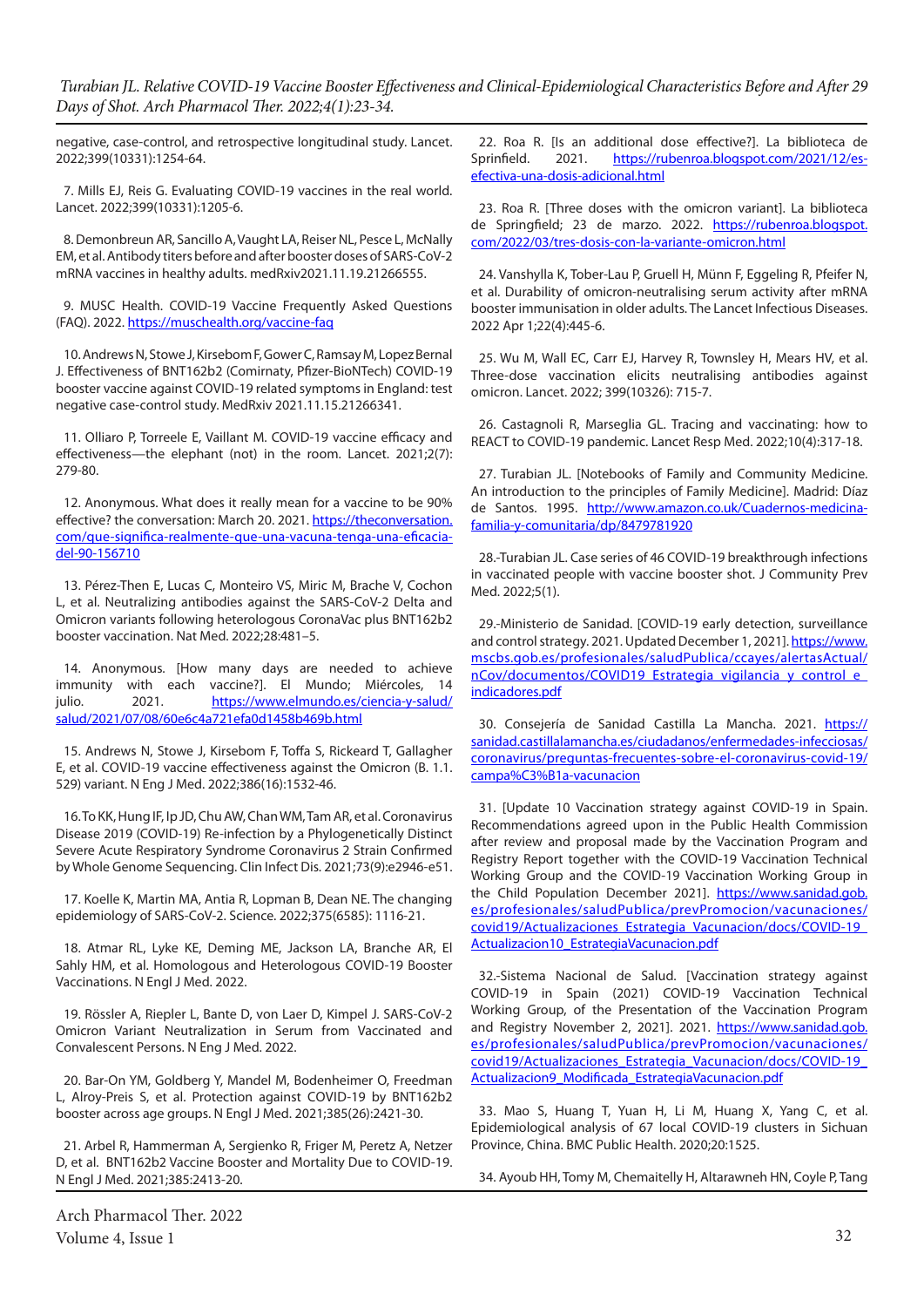P, et al. Estimating protection afforded by prior infection in preventing reinfection: Applying the test-negative study design. medRxiv. 2022 Jan 1.

35. Martínez-Baz I, Trobajo-Sanmartín C, Miqueleiz A, Guevara M, Fernández-Huerta M, Burgui C, et al. Product-specific COVID-19 vaccine effectiveness against secondary infection in close contacts, Navarre, Spain, April to August 2021. Euro Surveill. 2021;26(39):pii=2100894.

36. Snijders BE, van Lier A, van de Kassteele J, Fanoy EB, Ruijs WL, Hulshof F, et al. Mumps vaccine effectiveness in primary schools and households, the Netherlands, 2008. Vaccine. 2012;30(19):2999-3002.

37. de Gier B, Andeweg S, Joosten R, Ter Schegget R, Smorenburg N, van de Kassteele J, et al. Vaccine effectiveness against SARS-CoV-2 transmission and infections among household and other close contacts of confirmed cases, the Netherlands, February to May 2021. Eurosurveillance. 2021;26(31):2100640.

38. Strauss AL. Chronic illness and the quality of life. St Louis: The C.V. Mosby Company. 1984.

39. WHO. International Statistical Classification of Diseases and Health-Related Problems. ICD-10 Version: 2019. [https://icd.who.int/](https://icd.who.int/browse10/2019/en) [browse10/2019/en](https://icd.who.int/browse10/2019/en)

40. Royal Collage of General Practitioners. The Classification and Analysis of General Practice Data. Occasional Paper 26, 1986.

41. Donaldson RJ, Donaldson LJ. Essential Community Medicine. Lancaster: MTP Press. 1983.

42. Turabian JL. Family Genogram in General Medicine: A Soft Technology that can be Strong. An Update. Res Med Eng Sci. 2017;3(1):RMES.000551.

43. Russell LT. Capturing Family Complexity in Family Nursing Research and Practice. J Fam Nurs. 2020;26(4):287-93.

44. Watts C, Shrader E. How to do (or not to do)… The genogram: a new research tool to document patterns of decision-making, conflict and vulnerability within households. Health Policy Plan. 1998;13:459- 64.

45. McIlvain H, Crabtree B, Medder J, Stange KC, Miller WL. Using practice genograms to understand and describe practice configurations. Fam Med. 1998;30:490-6.

46. Open Source Epidemiologic Statistics for Public Health. [http://](https://icd.who.int/browse10/2019/en) [www.openepi.com/SampleSize/SSCC.htm](https://icd.who.int/browse10/2019/en) 

47. Zimmer C, Collins K. What Do Vaccine Efficacy Numbers Actually Mean? The New York Times; 2021 March 3. [https://www.nytimes.](https://www.nytimes.com/interactive/2021/03/03/science/vaccine-efficacy-coronavirus.html?utm_source=Nature+Briefing&utm_campaign=7de7a692f7-briefing-dy-20210305&utm_medium=email&utm_term=0_c9dfd39373-7de7a692f7-42937943) [com/interactive/2021/03/03/science/vaccine-efficacy-coronavirus.](https://www.nytimes.com/interactive/2021/03/03/science/vaccine-efficacy-coronavirus.html?utm_source=Nature+Briefing&utm_campaign=7de7a692f7-briefing-dy-20210305&utm_medium=email&utm_term=0_c9dfd39373-7de7a692f7-42937943) [html?utm\\_source=Nature+Briefing&utm\\_campaign=7de7a692f7](https://www.nytimes.com/interactive/2021/03/03/science/vaccine-efficacy-coronavirus.html?utm_source=Nature+Briefing&utm_campaign=7de7a692f7-briefing-dy-20210305&utm_medium=email&utm_term=0_c9dfd39373-7de7a692f7-42937943) [briefing-dy-20210305&utm\\_medium=email&utm\\_term=0\\_](https://www.nytimes.com/interactive/2021/03/03/science/vaccine-efficacy-coronavirus.html?utm_source=Nature+Briefing&utm_campaign=7de7a692f7-briefing-dy-20210305&utm_medium=email&utm_term=0_c9dfd39373-7de7a692f7-42937943) [c9dfd39373-7de7a692f7-42937943](https://www.nytimes.com/interactive/2021/03/03/science/vaccine-efficacy-coronavirus.html?utm_source=Nature+Briefing&utm_campaign=7de7a692f7-briefing-dy-20210305&utm_medium=email&utm_term=0_c9dfd39373-7de7a692f7-42937943)

48. Wald N. Efficacy and effectiveness. J Med Screen. 2021.

49. Olliaro P. What does 95% COVID-19 vaccine efficacy really mean? Lancet. 2021; 21(6): 769.

50. Roa R. La biblioteca de Sprinfield; 1 de abril. 2022. [https://](https://rubenroa.blogspot.com/2022/04/otra-ola-con-la-variante-omicron.html) [rubenroa.blogspot.com/2022/04/otra-ola-con-la-variante-omicron.](https://rubenroa.blogspot.com/2022/04/otra-ola-con-la-variante-omicron.html) [html](https://rubenroa.blogspot.com/2022/04/otra-ola-con-la-variante-omicron.html)

51. Nixon DF, Schwartz RE, Ndhlovu LC. Booster vaccines for COVID-19 vaccine breakthrough cases?. The Lancet. 2022 Mar 26;399(10331):1224.

52. Elliott P, Bodinier B, Eales O, Wang H, Haw D, Elliott J, Whitaker M, Jonnerby J, Tang D, Walters CE, Atchison C. Rapid increase in Omicron infections in England during December 2021: REACT-1 study. Science. 2022 Mar 25;375(6587):1406-11.

53. Dolgin E. Omicron thwarts some of the world's most-used COVID vaccines. Inactivated-virus vaccines elicit few, if any, infectionblocking antibodies — but might still protect against severe disease. Nature. 2022.

54. Richterman A, Scott J, Cevik M COVID-19 vaccines, immunity, and boosters. BMJ. 2021;375:n3105.

55. Rosenberg ES, Dorabawila V, Easton D, Bauer UE, Kumar J, Hoen R, et al. COVID-19 Vaccine Effectiveness in New York State. N Eng J Med. 2022;386:116-27.

56. Andrews N, Tessier E, Stowe J, Gower C, Kirsebom F, Simmons R, et al. Duration of Protection against Mild and Severe Disease by COVID-19 Vaccines. N Engl J Med. 2022.

57. Garcia-Beltran WF, Denis KJ, Hoelzemer A, Lam EC, Nitido AD, Sheehan ML, et al. mRNA-based COVID-19 vaccine boosters induce neutralizing immunity against SARS-CoV-2 Omicron variant. Cell. 2021;185(3):457-66.

58. Nemet I, Kliker L, Lustig Y, Zuckerman N, Erster O, Cohen C, et al. Third BNT162b2 Vaccination Neutralization of SARS-CoV-2 Omicron Infection. N Engl J Med. 2022;386:492-4.

59. Pajon R, Doria-Rose NA, Shen X, Schmidt SD, O'Dell S, McDanal C, et al. SARS-CoV-2 Omicron Variant Neutralization after mRNA-1273 Booster Vaccination. N Engl J Med. 2022.

60. Gruell H, Vanshylla K, Tober-Lau P, Hillus D, Schommers P, Lehmann C, et al. mRNA booster immunization elicits potent neutralizing serum activity against the SARS-CoV-2 Omicron variant. Nature Medicine. 2022;19:1-4.

61. Baum U, Poukka E, Leino T, Kilpi T, Nohynek H, Palmu AA. High vaccine effectiveness against severe COVID-19 in the elderly in Finland before and after the emergence of Omicron. medRxiv2022.03.11.22272140.

62. Accorsi EK, Britton A, Fleming-Dutra KE, Smith ZR, Shang N, et al. Association Between 3 Doses of mRNA COVID-19 Vaccine and Symptomatic Infection Caused by the SARS-CoV-2 Omicron and Delta Variants. JAMA. 2022;327(7):639–651.

63. Watson C. Three, four or more: what's the magic number for booster shots? COVID vaccine boosters are proving a useful tool against Omicron, but scientists say that endless boosting might not be a practical or sustainable strategy. Nature. 2022;602:17-18.

64. Saciuk Y, Kertes J, Stein NS, Zohar AE. Effectiveness of a Third

Arch Pharmacol Ther. 2022 Volume 4, Issue 1 33